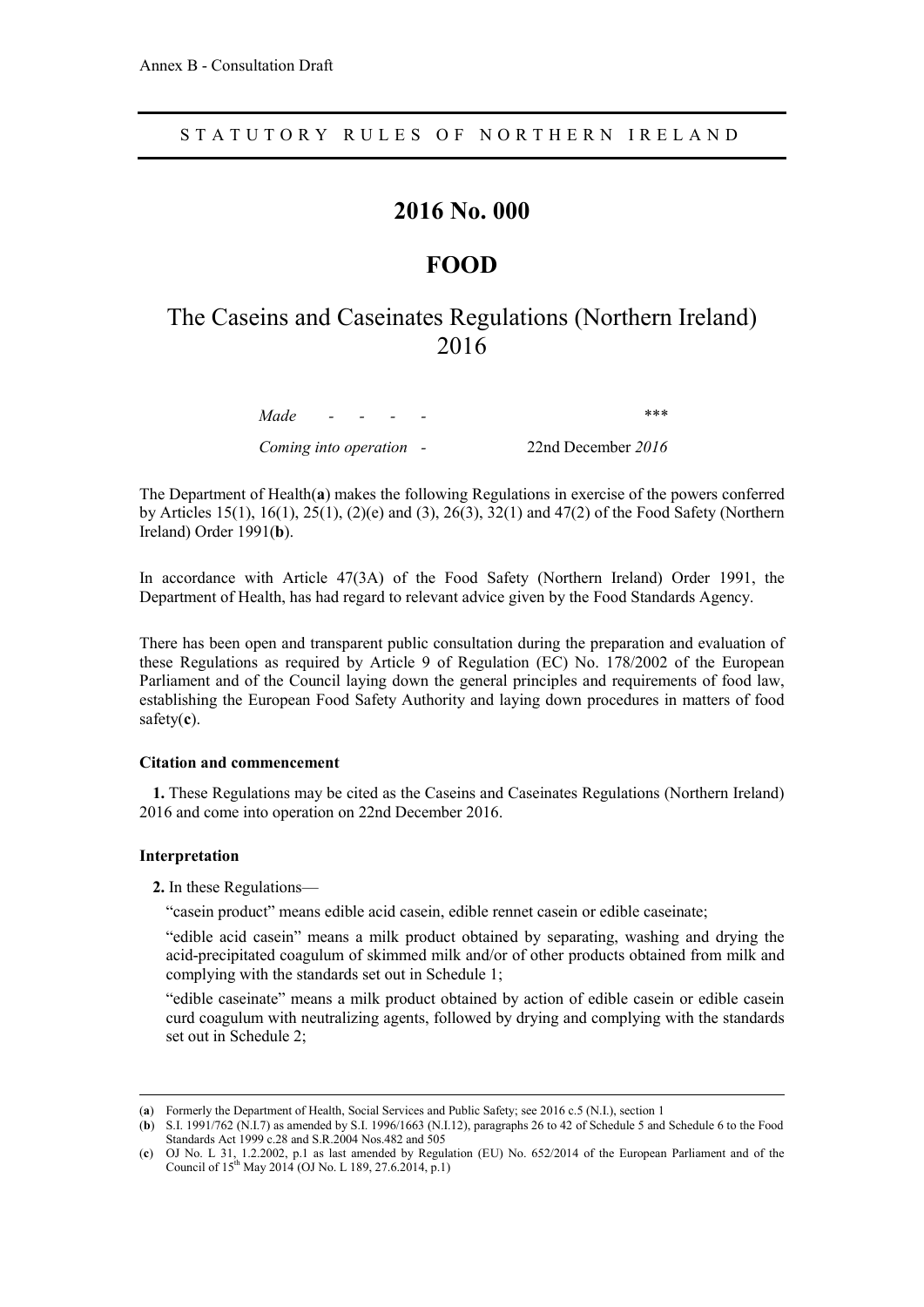"edible rennet casein" means a milk product obtained by separating, washing and drying the coagulum of skimmed milk and/or of other products obtained from milk; the coagulum is obtained through the reaction of rennet or other coagulating enzymes and complying with the standards set out in Schedule 3;

"FIC" means Regulation (EU) 1169/2011 of the European Parliament and of the Council on the provision of food information to consumers, amending Regulations (EC) No 1924/2006 and (EC) No 1925/2006 of the European Parliament and of the Council, and repealing Commission Directive 87/250/EEC, Council Directive 90/496/EEC, Commission Directive 1999/10/EC, Directive 2000/13/EC of the European Parliament and of the Council, Commission Directives 2002/67/EC and 2008/5/EC and Commission Regulation (EC) No 608/2004(**a**)

"food business operator" has the meaning given in Article 3 of Regulation (EC) No 178/2002 of the European Parliament and of the Council;

"Regulation (EC) No 1332/2008 means Regulation (EC) No 1332/2008 of the European Parliament and of the Council on food enzymes and amending Council Directive 83/417/EEC, Council Regulation (EC) No 1493/1999, Directive 2000/13/EC, Council Directive 2001/112/EC and Regulation (EC) No 258/97(**b**);

"sell" includes possess for sale and offer, expose or advertise for sale; and

"the Order" means the Food Safety (Northern Ireland) Order 1991.

#### **Scope**

 $\overline{a}$ 

**3.** These Regulations apply to caseins and caseinates intended for sale for human consumption.

#### **Restriction on caseins and caseinates in the preparation of food**

**4**.—(1) A person must not use any casein or caseinate in the preparation of food unless it complies with the standards set out in Schedule 4.

(2) A person marketing caseins or caseinates which do not comply with paragraph (1) must indicate explicitly or by clear implication the nature, quality or intended use of the product.

#### **General restriction on marketing and use of casein products**

**5**.—(1) A person must not sell any food with a label, whether or not attached to or printed on the package or container, which includes the name of any casein product unless the requirements set out in paragraph (4) are complied with.

(2) A person must not display any ticket or notice with any food offered or exposed for sale which includes the name of any casein product unless the requirements set out in paragraph (4) are complied with.

(3) A person must not publish, or be a party to the publication of, any advertisement for food which includes the name of a casein product unless the requirements set out in paragraph (4) are complied with.

- (4) The requirements are that
	- (a) the food is or contains a casein product; or
	- (b) the name is used in such a context as to indicate explicitly or by clear implication that the food is not a casein product and does not contain one.

<sup>(</sup>**a**) OJ. No. L304, 22.11.2011, p18 as last amended by Commission Delegated Regulation (EU) No 78/2014 (OJ No. L27, 30.1.2014 p.7)

<sup>(</sup>**b**) OJ No L 354, 3.12.2008, p 7, last amended by Commission Regulation (EU) No 1056/2012 (OJ No L 313, 13.11.2012, p 9)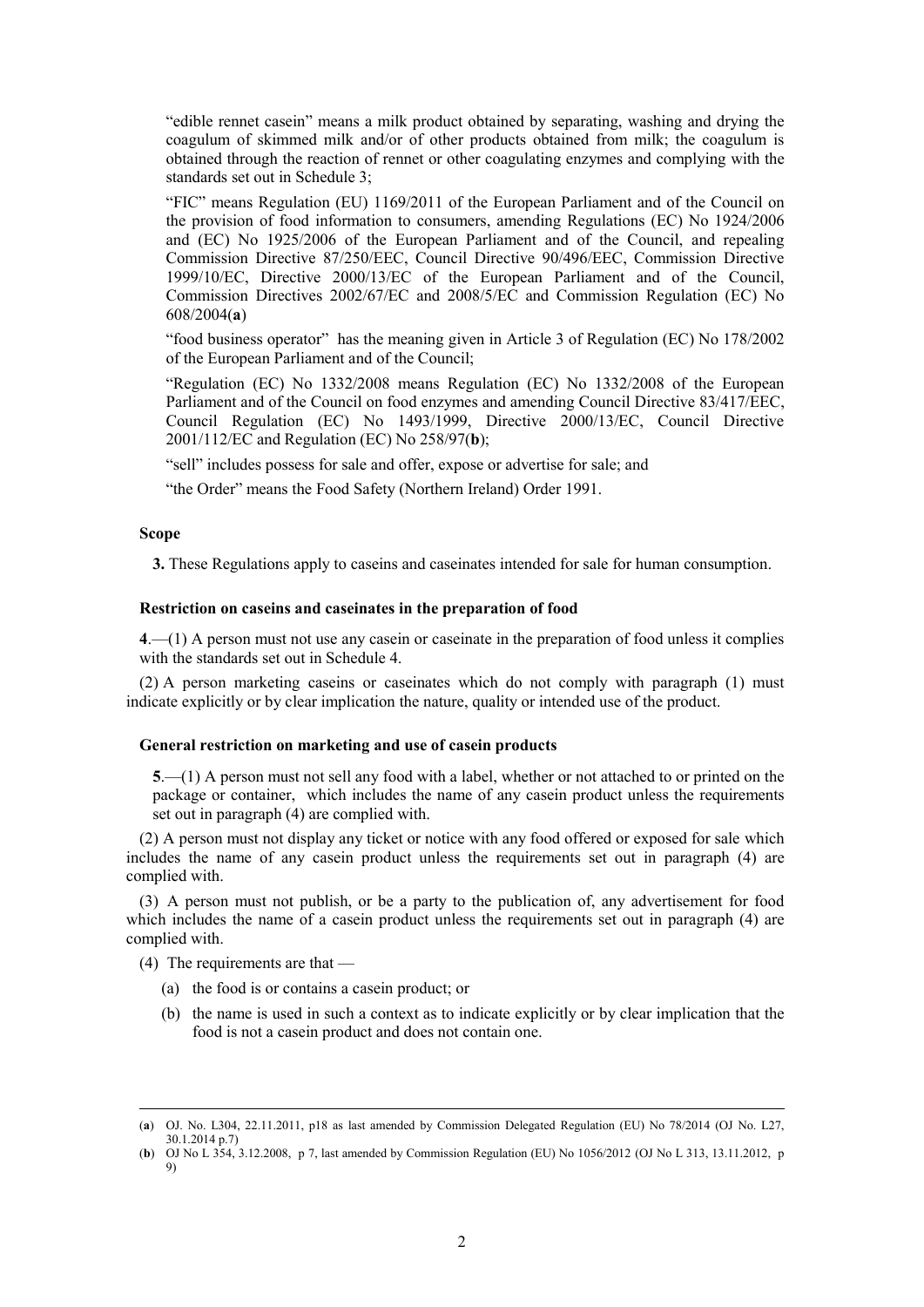#### **Labelling of casein products**

**6**.—(1) Without prejudice to the provisions of FIC, a person must not sell any casein product unless it is marked or labelled with–

- (a) the name of that casein product as defined in regulation 2(1) and in the case of edible caseinate with an indication of the cation or cations listed in Schedule 2, paragraph 4;
- (b) in the case of casein products sold as mixtures—
	- (i) the words "mixture of" followed by the names of the casein products which make up the mixture, in descending order of weight;
	- (ii) an indication of the cation or cations listed in Schedule 2 paragraph 4 in the case of edible caseinates;
	- (iii) in the case of mixtures containing edible caseinates, the protein content;
- (c) the net quantity of the casein product, expressed in kilograms or grams;
- (d) the name or business name and address of the food business operator under whose name or business name the product is marketed or, if that food business operator is not established in the European Union, the importer into the European Union market;
- (e) in the case of casein product imported from countries outside the European Union, the name of the country of origin; and
- (f) the lot identification of the casein product or the date of production.

(2) The particulars required by paragraph (1) must be easily visible, clearly legible, indelible and given in English, either exclusively or in addition to any other language.

(3) The particulars required by paragraph  $(1)(b)(iii)$ ,  $(c)$ ,  $(d)$  and  $(e)$  may be given in a document accompanying the product.

(4) Without prejudice to the provisions of FIC, where any casein product exceeds the minimum milk protein content set out for that product in-

- (a) entry 2 of the table in paragraph 1 of Schedule 1 in relation to edible acid caseins
- (b) entry 2 of the table in paragraph 1 of Schedule 2 in relation to edible caseinates; or
- (c) entry 2 of the table in paragraph 1 of Schedule 3 in relation to edible rennet casein;

a person may mark that fact on the package, label or container of that product.

#### **Enforcement**

**7.** It is the duty of each district council within its district to enforce and execute these Regulations.

#### **Application of provisions of the Order**

**8.**—(1) Article 9 (1) and (2) of the Order (improvement notices) apply for the purposes of these Regulations with the modification (in the case of Article 9(1) set out in Schedule 5 Part 1 for the purposes of-

- (a) enabling an improvement notice to be served on a person requiring that person to comply with any of the provisions of regulations 4, 5 or 6; and
- (b) making the failure to comply with a notice referred to in sub-paragraph (a) an offence.

(2) The provisions of the Order specified in column 1of the table in Part 2 of Schedule 5 apply, with the modifications (if any) specified in column 2 of that table for the purpose of these Regulations.

(3) Paragraphs (1) and (2) are without prejudice to the application of the Order to these Regulations for purposes other than those specified in paragraph (1).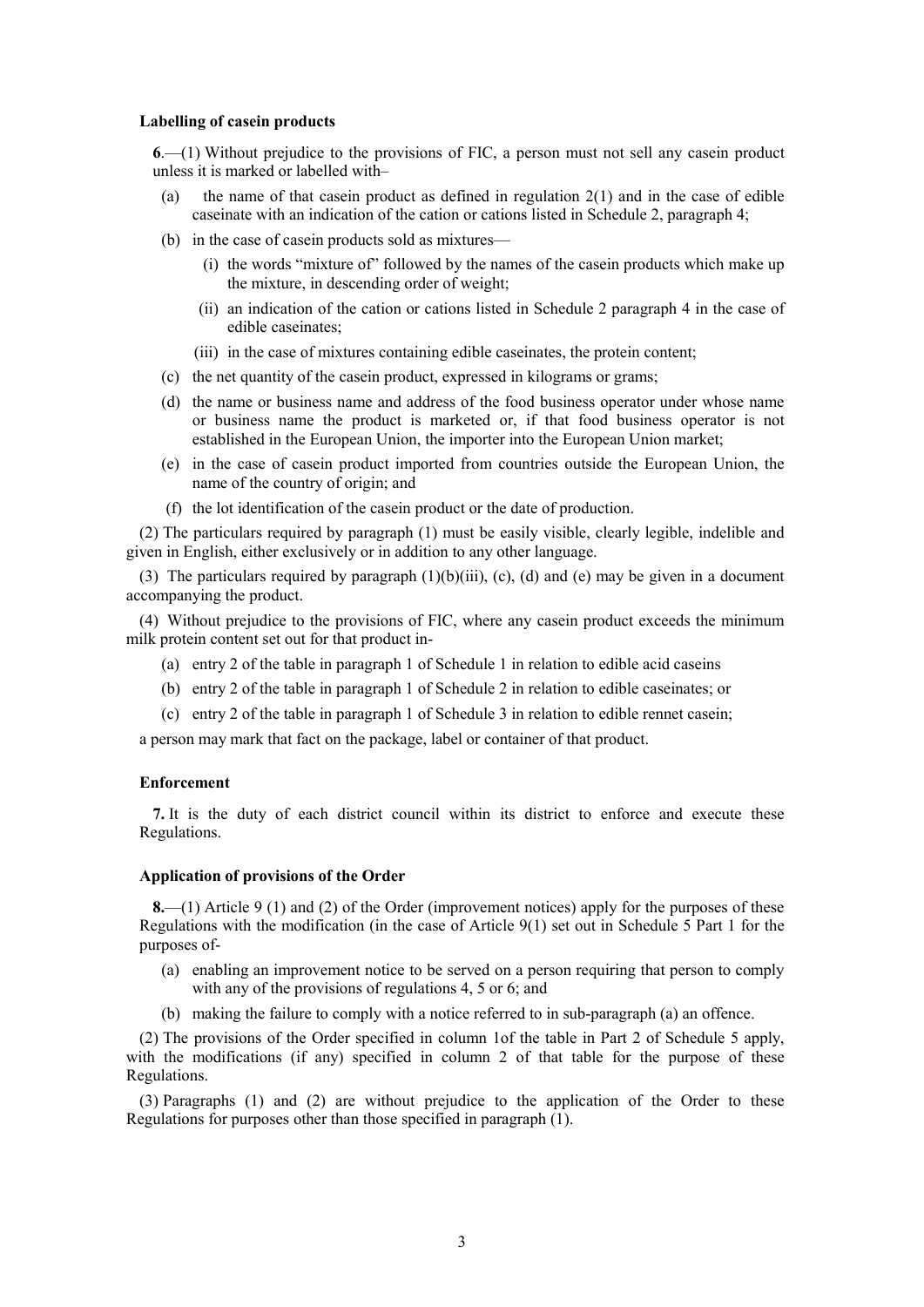#### **Revocations**

**9.** The Caseins and Caseinates Regulations (Northern Ireland) 1986(**a**) and the Caseins and Caseinates (Amendment) Regulations (Northern Ireland) 1990(**b**) are revoked.

Sealed with the official seal of the Department of Health, on 0th December 2016.



*Name* A senior officer of the Department of Health

 $\overline{a}$ 

<sup>(</sup>**a**) S.R. 1986 No. 40

<sup>(</sup>**b**) S.R. 1990 No. 37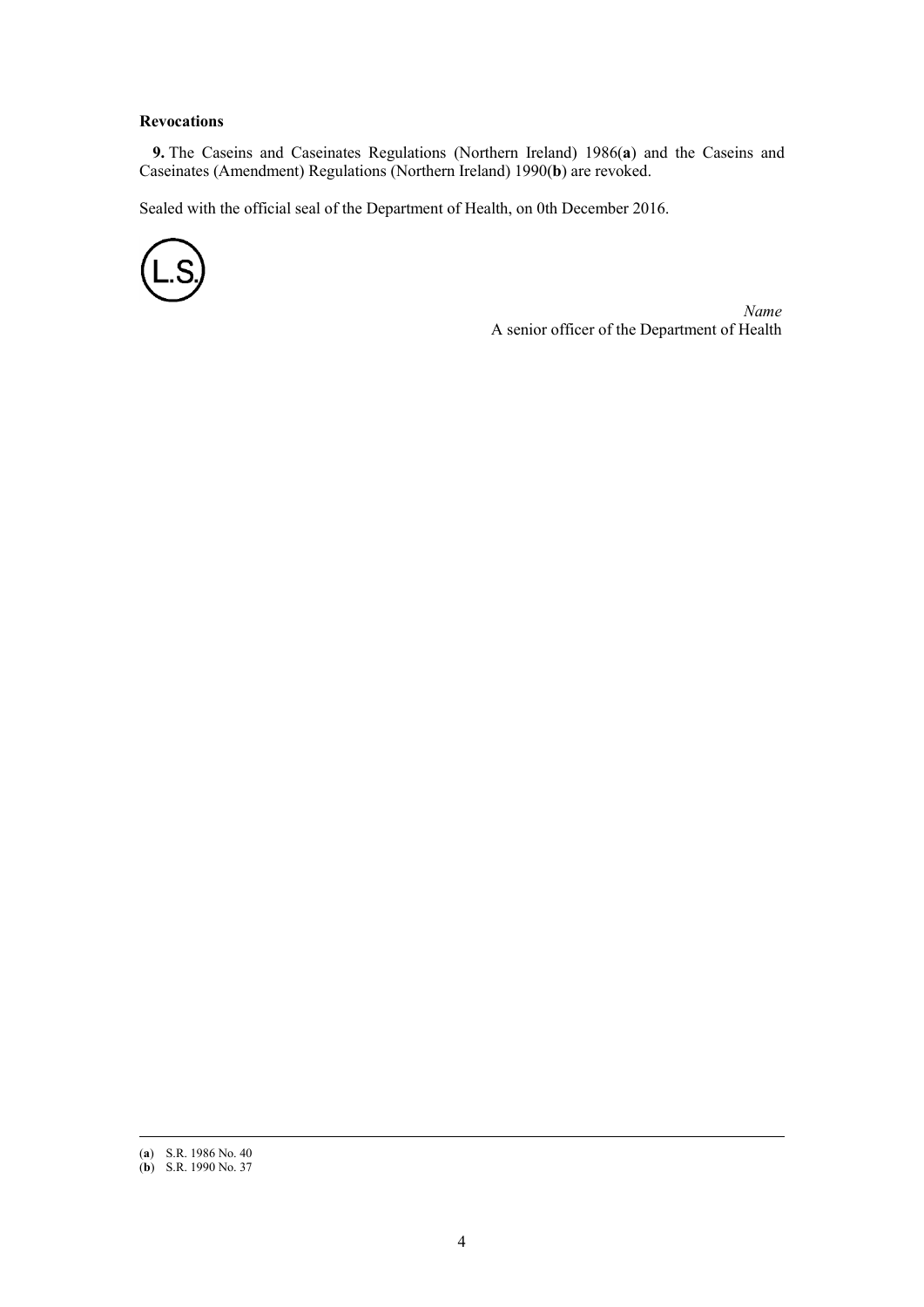## SCHEDULE 1 Regulation 2(1)

# Standards applicable to edible acid caseins

#### **1. Essential factors of composition**

| 1              | Maximum moisture content       | 12% by weight     |
|----------------|--------------------------------|-------------------|
| $\overline{2}$ | Minimum milk protein           | 90% by weight     |
|                | content calculated on the      |                   |
|                | dried extract                  |                   |
|                | of which minimum casein        | 95% by weight     |
|                | content                        |                   |
| 3              | Maximum milk fat content       | 2% by weight      |
| $\overline{4}$ | Maximum titratable acidity,    | 0,27              |
|                | expressed in ml of decinormal  |                   |
|                | sodium hydroxide solution      |                   |
|                | per g                          |                   |
| 5              | Maximum ash content $(P_2O_5)$ | 2.5% by weight    |
|                | included)                      |                   |
| 6              | Maximum anhydrous lactose      | 1% by weight      |
|                | content                        |                   |
| 7              | Maximum sediment content       | 22.5 mg in $25$ g |
|                | (burnt particles)              |                   |

### **2. Contaminants**

| Maximum lead content | $10.75 \text{ mg/kg}$ |
|----------------------|-----------------------|
|                      |                       |

### **3. Impurities**

| Extraneous matter (such as wood or | $nil$ in 25 g |
|------------------------------------|---------------|
| metal particles, hairs or insect   |               |
| fragments)                         |               |

#### **4. Processing aids, bacterial cultures and authorised ingredients**

- 1. acids:
	- lactic acid
	- hydrochloric acid
	- sulphuric acid
	- citric acid
	- acetic acid
	- orthophosphoric acid
- 2. bacterial cultures producing lactic acid<br>3. Whey
- 3. Whey

### **5. Organoleptic characteristics**

- 1. Odour No foreign odours<br>2. Appearance Colour ranging from
- Appearance Colour ranging from white to creamy white; the product must not contain any lumps that would not break up under slight pressure.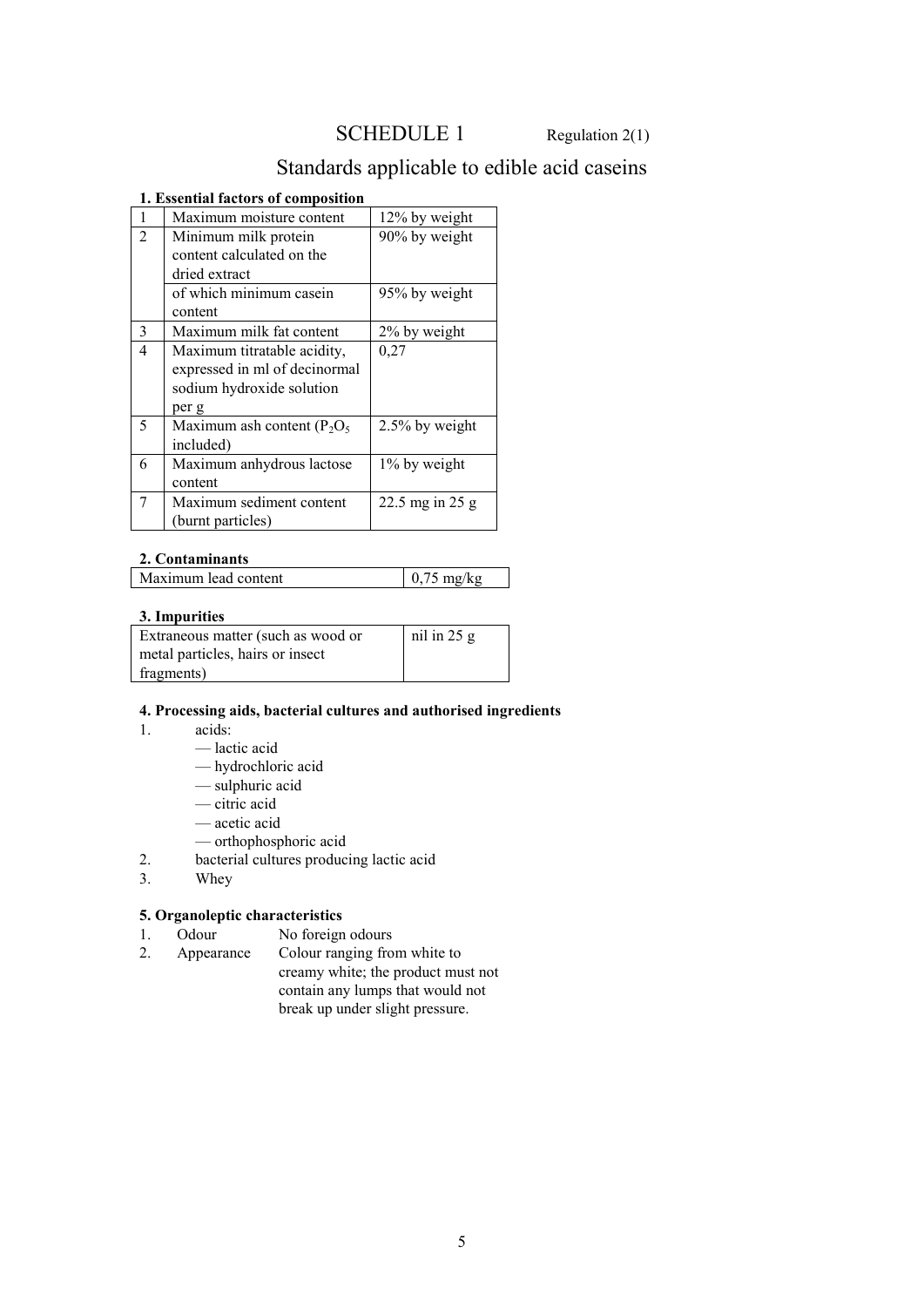# SCHEDULE 2 Regulation 2(1)

# Standards applicable to edible caseinates

## **1. Essential factors of composition**

|                | Maximum moisture content  | 8% by weight      |
|----------------|---------------------------|-------------------|
| $\mathfrak{D}$ | Minimum milk protein      | 88% by weight     |
|                | content calculated on the |                   |
|                | dried extract             |                   |
|                | of which minimum casein   | 95% by weight     |
|                | content                   |                   |
| 3              | Maximum milk fat content  | 2% by weight      |
| 4              | Maximum anhydrous lactose | 1% by weight      |
|                | content                   |                   |
| 5              | pH value                  | $6,0$ to $8,0$    |
| 6              | Maximum sediment content  | 22.5 mg in $25 g$ |
|                | (burnt particles)         |                   |

## **2. Contaminants**

| Maximum lead content | $5 \text{ mg/kg}$ |
|----------------------|-------------------|
|----------------------|-------------------|

### **3. Impurities**

| Extraneous matter (such as wood or | $nil$ in 25 g |
|------------------------------------|---------------|
| metal particles, hairs or insect   |               |
| fragments)                         |               |

### **4. Food additives**

(optional neutralising and buffering agents)

| hydroxydes | sodium    |
|------------|-----------|
| carbonates | potassium |
| phosphates | calcium   |
| citrates   | ammonium  |
|            | magnesium |

## **5. Characteristics**

| Odour | Very slight foreign flavours and |
|-------|----------------------------------|
|       | odours                           |

2. Appearance Colour ranging from white to creamy white; the product must not contain any lumps that would not break up under slight pressure. 3. Solubility Almost entirely soluble in distilled water, except for

calcium caseinate.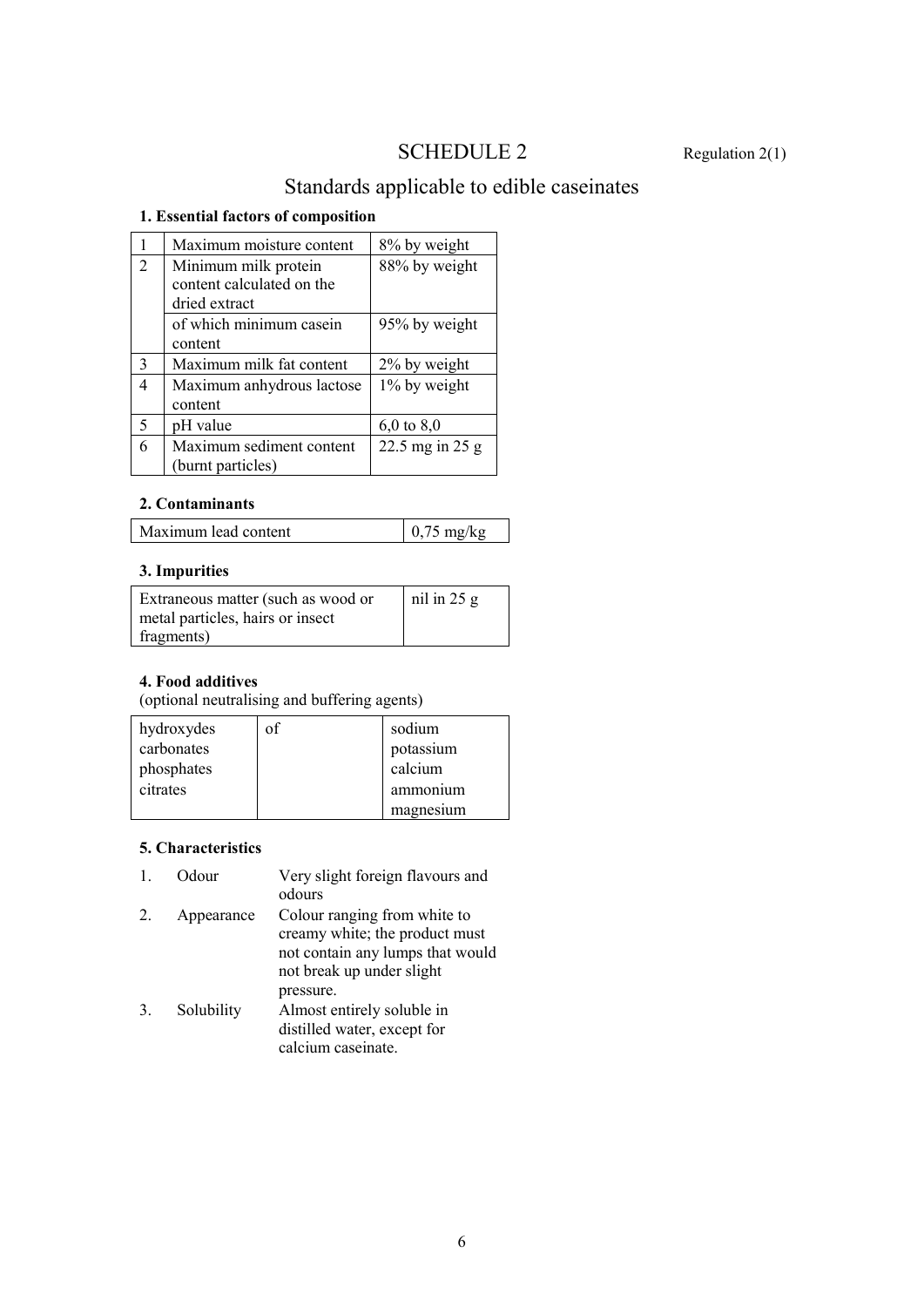# SCHEDULE 3 Regulation 2(1)

# Standards applicable to edible rennet caseins

#### **1. Essential factors of composition**

|                | Maximum moisture content                                           | 12% by weight   |
|----------------|--------------------------------------------------------------------|-----------------|
| $\overline{2}$ | Minimum milk protein<br>content calculated on the<br>dried extract | 84% by weight   |
|                | of which minimum casein<br>content                                 | 95% by weight   |
| $\mathcal{E}$  | Maximum milk fat content                                           | 2% by weight    |
| 4              | Maximum ash content ( $P_2O_5$ )<br>included)                      | 7,5% by weight  |
| 5              | Maximum anhydrous lactose<br>content                               | 1% by weight    |
| 6              | Maximum sediment content<br>(burnt particles)                      | 15 mg in $25 g$ |

### **2. Contaminants**

| Maximum lead content | $\frac{1}{2}$ 0,75 mg/kg |
|----------------------|--------------------------|
|----------------------|--------------------------|

### **3. Impurities**

| Extraneous matter (such as wood or | $\ln$ iii $25 g$ |
|------------------------------------|------------------|
| metal particles, hairs or insect   |                  |
| fragments)                         |                  |

#### **4. Processing aids**

- rennet meeting the requirements of Regulation (EC) No 1332/2008(**a**);
- other milk-coagulating enzymes meeting the requirements of Regulation (EC) No 1332/2008.

### **5. Organoleptic characteristics**

- 1. Odour No foreign odours
- 2. Appearance Colour ranging from white to creamy white; the product must not contain any lumps that would not break up under slight pressure.

 $\overline{a}$ (**a**) OJ No L 354, 3.12.2008, p 7, last amended by Commission Regulation (EU) No 1056/2012 of 12 November 2012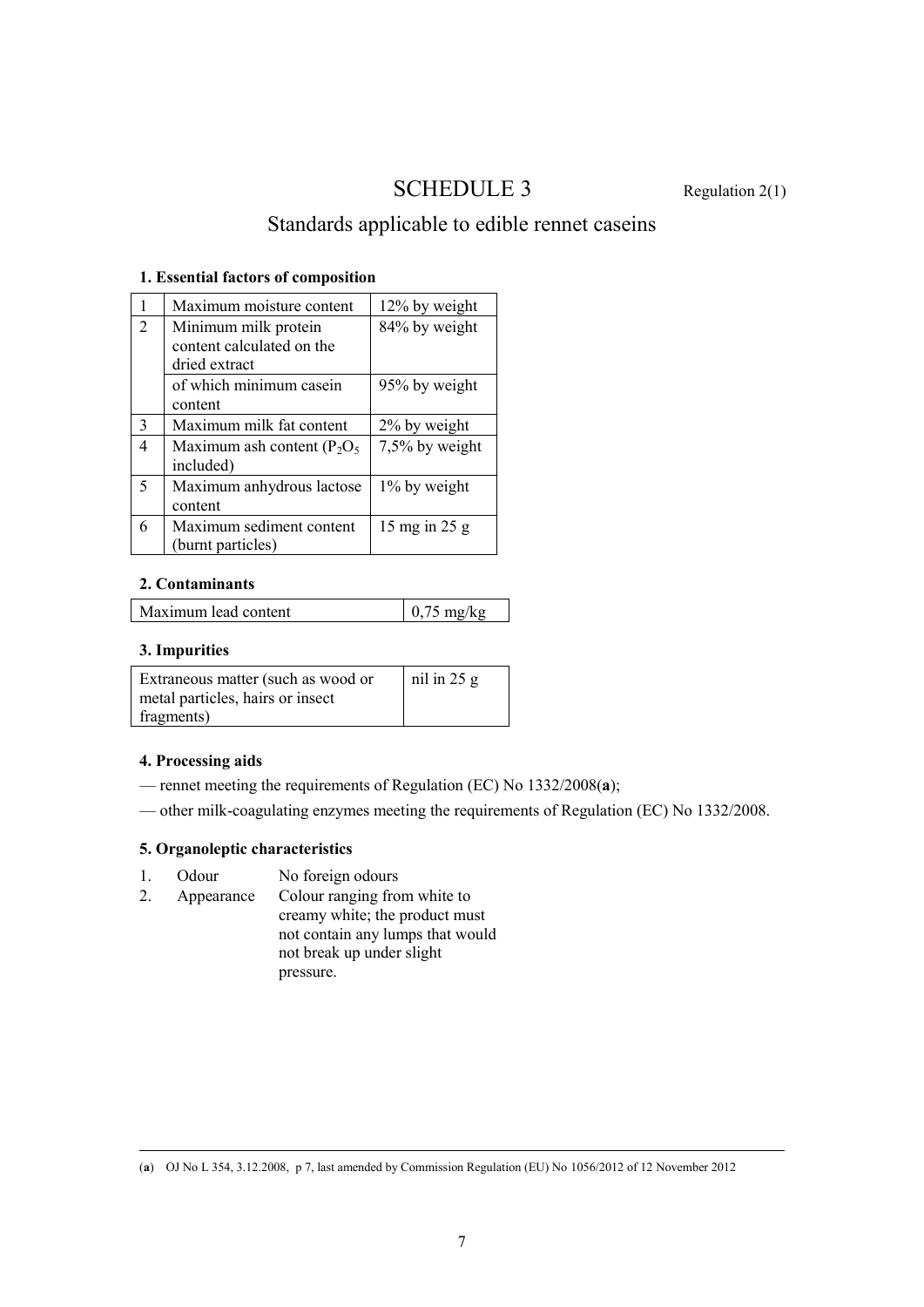## SCHEDULE 4 Regulation 4

## Standards applicable to caseins and caseinates in food

#### **1. Contaminants**

Maximum lead content  $\vert 0.75 \text{ mg/kg} \vert$ 

#### **2. Impurities**

Extraneous matter (such as wood or metal particles, hairs or insect fragments) nil in 25 g

# SCHEDULE 5 Regulation 8

## Application and modification of provisions of the Order

## Part 1

## Modification of Article 9(1)

1. For Article 9(1) of the Order (improvement notices) substitute-

"(1) If an authorised officer has reasonable grounds for believing that a person is failing to comply with regulation 4, 5 or 6 of the Caseins and Caseinates Regulations (Northern Ireland) 2016, the authorised officer may, by a notice served on that person (in this Order referred to as an "improvement notice") —

- (a) state the officer's grounds for believing that the person is failing to comply with the relevant provision;
- (b) specify the matters which constitute the person's failure so to comply;
- (c) specify the measures which, in the officer's opinion, the person must take in order to secure compliance; and
- (d) require the person to take those measures, or measures that are at least equivalent to them, within such period (not being less than 14 days) as may be specified in the notice.".

| repriending the information of other provisions of the Order |                                                                                                  |  |
|--------------------------------------------------------------|--------------------------------------------------------------------------------------------------|--|
| Column 1                                                     | Column 2                                                                                         |  |
| Provision of the Order                                       | <i>Modifications</i>                                                                             |  |
| Article 2 (4) (extended<br>meaning of "sale" etc.)           | For "this Order" substitute "the Caseins and Caseinates Regulations<br>(Northern Ireland) 2016"  |  |
| Article 3 (application to                                    | For "this Order" substitute "the Caseins and Caseinates Regulations<br>(Northern Ireland) 2016". |  |
| food offered as prizes,<br>$etc.$ )                          | For "this Order" substitute "the Caseins and Caseinates Regulations                              |  |

Part 2

# Application and modification of other provisions of the Order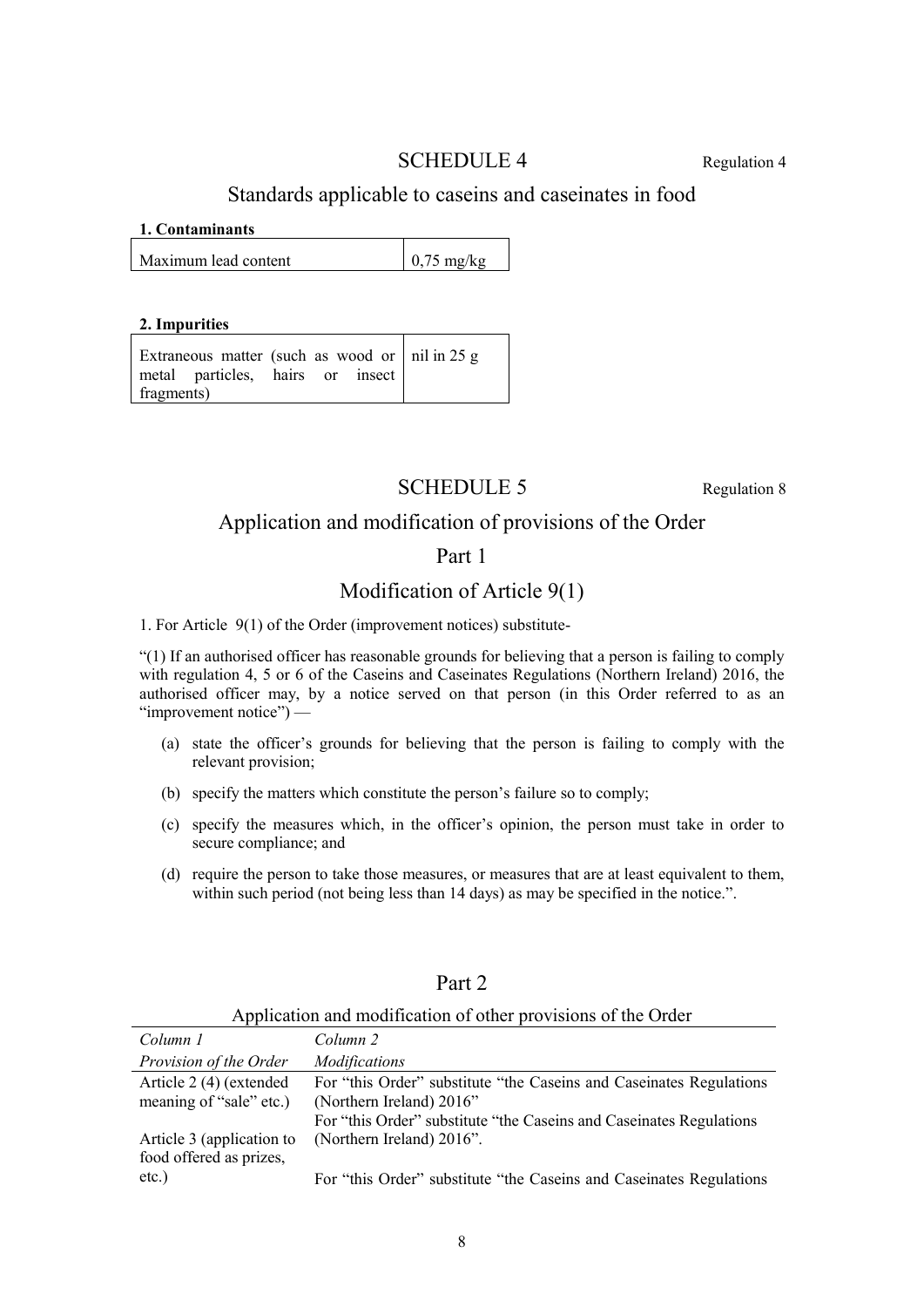| Article 4 (presumptions<br>that food intended for                                | (Northern Ireland) 2016".                                                                                                                                                                                                                                                                                              |
|----------------------------------------------------------------------------------|------------------------------------------------------------------------------------------------------------------------------------------------------------------------------------------------------------------------------------------------------------------------------------------------------------------------|
| human consumption)<br>Article 19 (offences due<br>to fault of another<br>person) | For "any of the preceding provisions of this Part" substitute "the<br>Caseins and Caseinates Regulations (Northern Ireland) 2016 or<br>Article $9(2)$ as applied by regulation $8(1)$ and Schedule 5 of those<br>Regulations                                                                                           |
| Article 20 (defence of<br>due diligence)                                         | In paragraph (1) for "any of the preceding provisions of this Part"<br>substitute "Article $9(2)$ , as applied by regulation $8(1)$ and Schedule 5<br>of the Caseins and Caseinates Regulations (Northern Ireland) 2016".                                                                                              |
| Article $30(8)$ (which<br>relates to documentary<br>evidence)                    | After "this Order," insert "as applied and modified by regulation 8(2)<br>and Schedule 5 of the Caseins and Caseinates Regulations (Northern<br>Ireland) 2016"                                                                                                                                                         |
| Article 34 (obstruction<br>of officers)                                          | In each place occurring in paragraph (1), for "this Order" substitute<br>"the Caseins and Caseinates Regulations (Northern Ireland) 2016".                                                                                                                                                                             |
| Article $36(1)$ and $(2)$<br>(punishment of<br>offences)                         | In paragraph $(1)$ , after "Article 34 $(1)$ ", insert-<br>", as applied and modified by regulation $8(2)$ and Schedule 5 of the<br>Caseins and Caseinates Regulations (Northern Ireland) 2016.                                                                                                                        |
|                                                                                  | After paragraph (1), insert—<br>"(1A) A person guilty of an offence under Article $9(2)$ , as applied by<br>regulation 8(1) of the Caseins and Caseinates Regulations (Northern<br>Ireland) 2016 shall be liable, on summary conviction, to a fine not<br>exceeding level 5 on the standard scale.".                   |
|                                                                                  | In paragraph $(2)$ —                                                                                                                                                                                                                                                                                                   |
|                                                                                  | (a) for "any other offence under this Order", substitute "an<br>offence under Article 34(2), as applied by regulation $8(2)$ and<br>Schedule 5 of the Caseins and Caseinates Regulations (Northern<br>Ireland) $2016$ "; and                                                                                           |
|                                                                                  | (b) in subparagraph (b), for "the relevant amount", substitute "the<br>statutory maximum".                                                                                                                                                                                                                             |
|                                                                                  | For paragraph (1) substitute-                                                                                                                                                                                                                                                                                          |
| Article 37 (appeals)                                                             | "(1) Any person who is aggrieved by a decision of an authorised<br>officer to serve an improvement notice under Article $9(1)$ as applied<br>and modified by regulation $8(1)$ and Schedule 5 of the Caseins and<br>Caseinates Regulations (Northern Ireland) 2016 may appeal to a<br>court of summary jurisdiction.". |
| Article 38 (appeals<br>against improvement<br>notices)                           | In both paragraphs $(1)$ and $(2)$ insert "as applied and modified by<br>regulation 8(1) and Schedule 5 of the Caseins and Caseinates<br>Regulations (Northern Ireland) 2016" after "improvement notice".                                                                                                              |